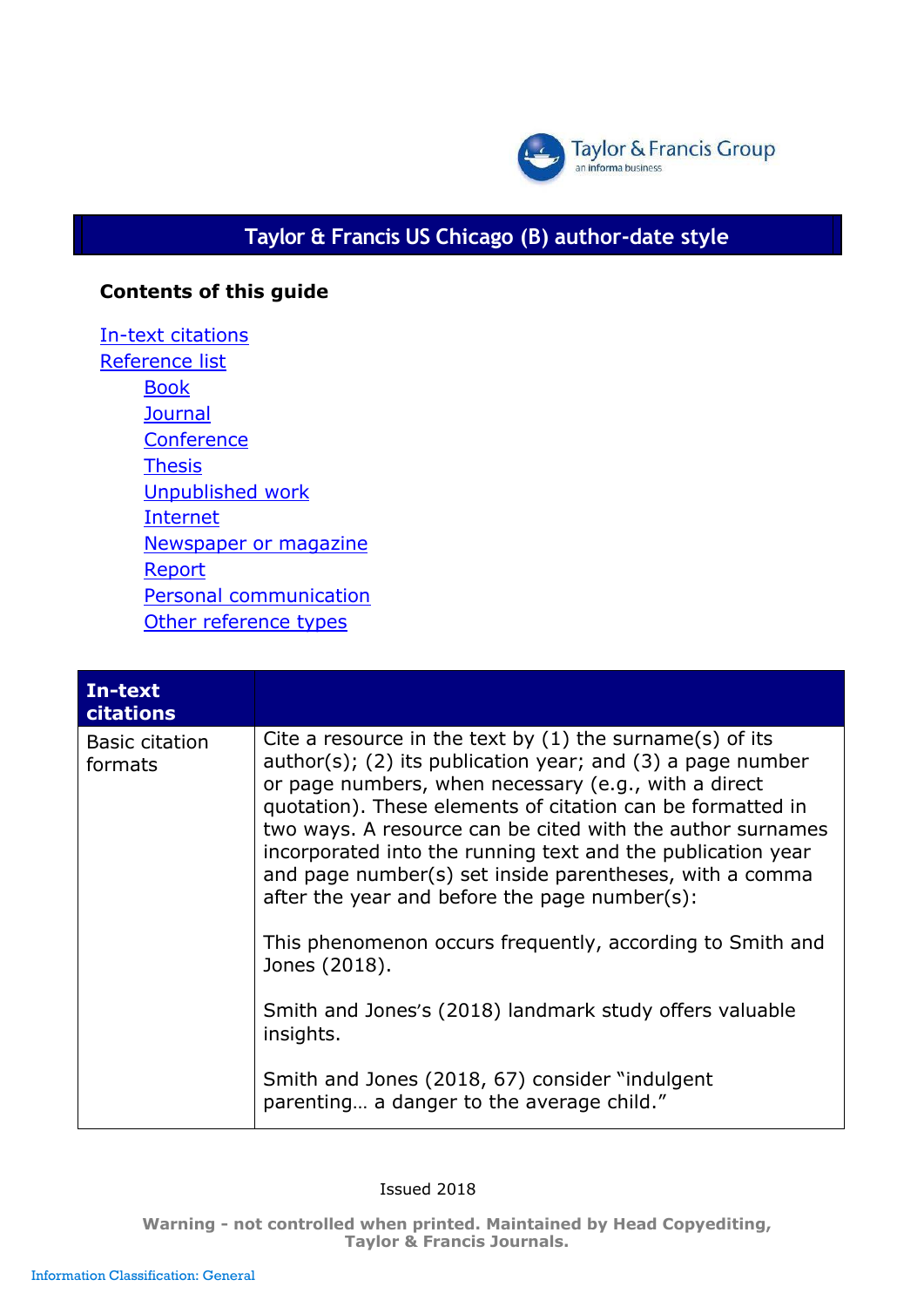|                             | A resource can also be cited with all elements contained in<br>parentheses and situated before terminal punctuation (e.g.,<br>comma, period, semicolon) in a sentence. No comma should<br>separate the author surname(s) from the publication year.<br>When a page number is included in the citation, a comma<br>should appear after the publication year. If the citation<br>appears within a parenthetical phrase, square brackets<br>should be used to set the publication year and, if present,<br>the page number apart from the author surname(s).<br>This phenomenon occurs frequently (Smith and Jones<br>2018).<br>Several landmark studies offer valuable insights (see,<br>especially, Smith and Jones [2018, 67] on the dangers of<br>"indulgent parenting"). |
|-----------------------------|----------------------------------------------------------------------------------------------------------------------------------------------------------------------------------------------------------------------------------------------------------------------------------------------------------------------------------------------------------------------------------------------------------------------------------------------------------------------------------------------------------------------------------------------------------------------------------------------------------------------------------------------------------------------------------------------------------------------------------------------------------------------------|
|                             | One might, like some experts (e.g., Smith and Jones 2018,<br>67), consider "indulgent parenting a danger to the<br>average child."                                                                                                                                                                                                                                                                                                                                                                                                                                                                                                                                                                                                                                         |
| Multiple<br>resources cited | When citing multiple resources in a parenthetical citation,<br>two rules apply. First, separate citations by unique sets of<br>authors with semicolons:                                                                                                                                                                                                                                                                                                                                                                                                                                                                                                                                                                                                                    |
|                             | (Jones 2018; Smith 2010)                                                                                                                                                                                                                                                                                                                                                                                                                                                                                                                                                                                                                                                                                                                                                   |
|                             | (Smith 2010; Smith and Jones 2018)                                                                                                                                                                                                                                                                                                                                                                                                                                                                                                                                                                                                                                                                                                                                         |
|                             | Second, when citing multiple resources by the same<br>author(s), include the surname(s) with the first resource's<br>publication year, omit the surname(s) from subsequent<br>citations, and separate each publication year with a<br>comma:                                                                                                                                                                                                                                                                                                                                                                                                                                                                                                                               |
|                             | (Jones 2010a, 2010b, 2018)                                                                                                                                                                                                                                                                                                                                                                                                                                                                                                                                                                                                                                                                                                                                                 |
|                             | (Jones 2010a, 2010b, 2018; Smith 2010; Smith and Jones<br>2018)                                                                                                                                                                                                                                                                                                                                                                                                                                                                                                                                                                                                                                                                                                            |
|                             | The resources can be arranged, first, alphabetically by author<br>surnames, then, chronologically for each author set by<br>publication year.                                                                                                                                                                                                                                                                                                                                                                                                                                                                                                                                                                                                                              |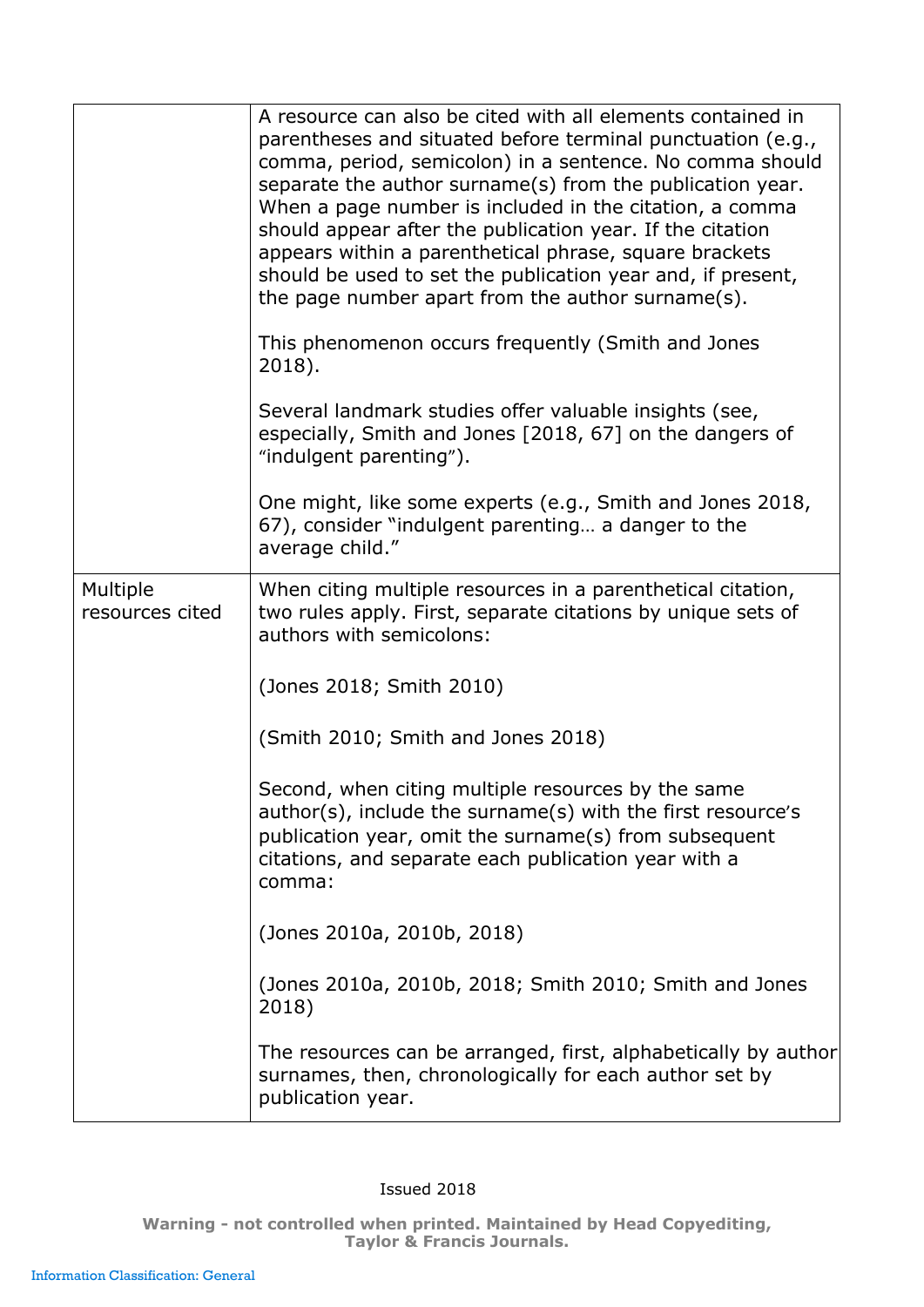| Citation with a<br>direct quotation | A citation within the running text can appear before or after<br>a direct quotation:                                                                                                          |
|-------------------------------------|-----------------------------------------------------------------------------------------------------------------------------------------------------------------------------------------------|
|                                     | According to Smith and Jones (2018, 67), "indulgent<br>parenting is a danger to the average child."                                                                                           |
|                                     | One might consider "indulgent parenting a danger to the<br>average child," as Smith and Jones (2018, 67) do.                                                                                  |
|                                     | Parenthetical citations should appear before terminal<br>punctuation (e.g., comma, period, semicolon) that follows<br>the direct quotation:                                                   |
|                                     | It is difficult to dispute the claim that "indulgent parenting"<br>is a danger to the average child" (Smith and Jones 2018,<br>$67$ ).                                                        |
|                                     | It is difficult to dispute the claim that "indulgent parenting<br>is a danger to the average child" (Smith and Jones 2018,<br>67), but researchers should entertain other opinions.           |
|                                     | Longer quotations (over 100 words or six lines of<br>manuscripts text) should be set off in a "block."<br>Parenthetical citations appear after any punctuation that<br>ends block quotations: |
|                                     | indulgent parenting is a danger to the average<br>child. (Smith and Jones 2018, 67)                                                                                                           |
| Number of<br>authors                | The basic formats for citations with different numbers of<br>authors are as follows:                                                                                                          |
|                                     | One author: Smith (2018) or (Smith 2018)                                                                                                                                                      |
|                                     | Two authors: Smith and Jones (2018) or (Smith and Jones<br>2018)                                                                                                                              |
|                                     | Three authors: Smith, Jones, and Johnson (2018) or (Smith,<br>Jones, and Johnson 2018)                                                                                                        |
|                                     | Four or more authors: Smith et al. (2018) or (Smith et al.<br>2018)                                                                                                                           |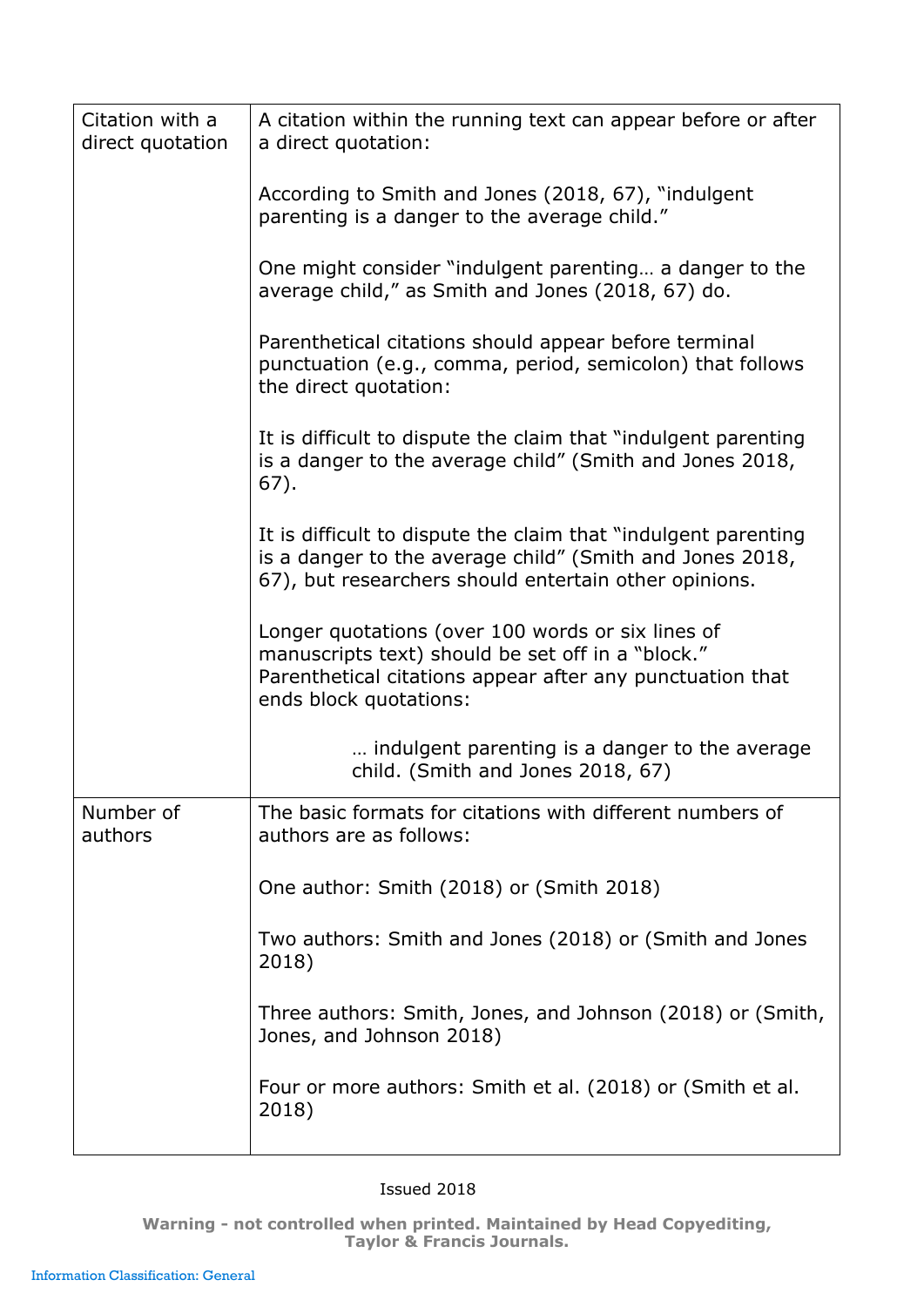|                                     | Use "and," not an ampersand $(8)$ , to separate names in the<br>citation of a two-author resource and a serial comma with<br>"and" in the citation of a three-author resource. When a<br>resource has four or more authors, list the first author's<br>surname followed by "et al." If shortening the author listing<br>would render the citations of two or more resources identical,<br>list enough additional surnames before "et al." in the citations<br>to make their authorship distinguishable. |
|-------------------------------------|---------------------------------------------------------------------------------------------------------------------------------------------------------------------------------------------------------------------------------------------------------------------------------------------------------------------------------------------------------------------------------------------------------------------------------------------------------------------------------------------------------|
|                                     | <b>Example</b><br>Smith, Jones, Johnson, Rogers, and Hart (2018)                                                                                                                                                                                                                                                                                                                                                                                                                                        |
|                                     | <b>AND</b>                                                                                                                                                                                                                                                                                                                                                                                                                                                                                              |
|                                     | Smith, Jones, Rogers, Johnson, and Hart (2018)                                                                                                                                                                                                                                                                                                                                                                                                                                                          |
|                                     | <b>BECOME</b>                                                                                                                                                                                                                                                                                                                                                                                                                                                                                           |
|                                     | Smith, Jones, Johnson, et al. (2018) and Smith, Jones,<br>Rogers, et al. (2018) to avoid Smith et al. (2018) citations<br>that might refer to two different resources.                                                                                                                                                                                                                                                                                                                                  |
| Authors with<br>the same<br>surname | If two or more authors have the same surname, include the<br>given-name initial(s) of the authors in each citation:                                                                                                                                                                                                                                                                                                                                                                                     |
|                                     | G. Smith (2012) and F. Smith (2008)                                                                                                                                                                                                                                                                                                                                                                                                                                                                     |
|                                     | (F. Smith 2008; G. Smith 2012)                                                                                                                                                                                                                                                                                                                                                                                                                                                                          |
| No author                           | If a resource has no author, include a shortened form of<br>the resource's title in lieu of an author name followed by<br>the publication year and, as needed, a page number or<br>page numbers. Book titles should be in italics.                                                                                                                                                                                                                                                                      |
|                                     | Book: (Shortened Title of the Book 2018)<br>Other references: ("Shortened Title of Other Reference<br>Type" 2018)                                                                                                                                                                                                                                                                                                                                                                                       |
| Secondary<br>source                 | When referring to a secondary source, include "as quoted<br>in" before author name in a parenthetical quotation:                                                                                                                                                                                                                                                                                                                                                                                        |
|                                     | Smith's diary (as quoted in Jones 2012)                                                                                                                                                                                                                                                                                                                                                                                                                                                                 |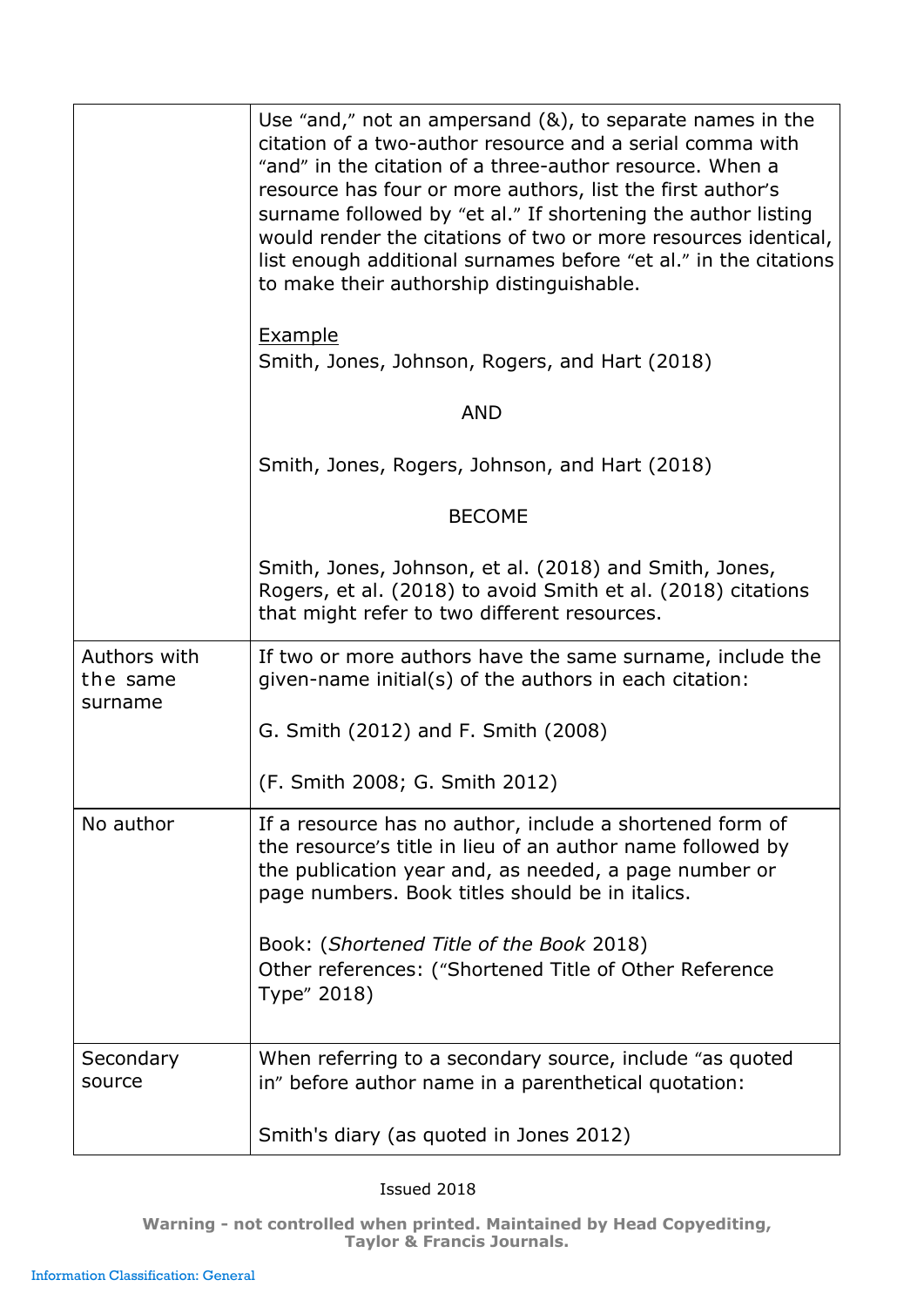<span id="page-4-0"></span>

| In press                 | Use "forthcoming" instead of a publication year for all in-<br>press citations:<br>(Smith, forthcoming)                                                                                                                                                                                                                                                                                                                                                                                                                                                                                                                                  |
|--------------------------|------------------------------------------------------------------------------------------------------------------------------------------------------------------------------------------------------------------------------------------------------------------------------------------------------------------------------------------------------------------------------------------------------------------------------------------------------------------------------------------------------------------------------------------------------------------------------------------------------------------------------------------|
| Two publication<br>years | When a resource has two publication years, cite the<br>original publication year first, in square brackets:                                                                                                                                                                                                                                                                                                                                                                                                                                                                                                                              |
|                          | Smith ([1890] 2018) or (Smith [1890] 2018)                                                                                                                                                                                                                                                                                                                                                                                                                                                                                                                                                                                               |
|                          | Tables and figures Resources cited in tables or figure legends should follow the<br>standard format and must be included in the reference list.                                                                                                                                                                                                                                                                                                                                                                                                                                                                                          |
|                          |                                                                                                                                                                                                                                                                                                                                                                                                                                                                                                                                                                                                                                          |
| <b>Reference list</b>    |                                                                                                                                                                                                                                                                                                                                                                                                                                                                                                                                                                                                                                          |
| Order                    | Order reference entries alphabetically by author surnames.<br>Entries without authors should be ordered alphabetically<br>among the other entries by their title.                                                                                                                                                                                                                                                                                                                                                                                                                                                                        |
|                          | A single-author entry precedes a multi-author entry that<br>begins with the same surname and given name.<br>Successive entries by two or more authors when only the<br>first author is the same are alphabetized by co-authors'<br>last names. If reference entries have the full same author<br>listings, arrange the entries by their years of publication,<br>with undated works at the end. If the reference list<br>contains two or more entries by the same author(s) with<br>the same publication year, list them alphabetically by title<br>of the work and add the designators "a," "b," "c," etc. to<br>the years in sequence: |
|                          | Green, M. L. 2012a. Book title.                                                                                                                                                                                                                                                                                                                                                                                                                                                                                                                                                                                                          |
|                          | Green, M. L. 2012b. Title of book.                                                                                                                                                                                                                                                                                                                                                                                                                                                                                                                                                                                                       |
|                          | These designators should be employed in citations:                                                                                                                                                                                                                                                                                                                                                                                                                                                                                                                                                                                       |
|                          | Green (2012a)                                                                                                                                                                                                                                                                                                                                                                                                                                                                                                                                                                                                                            |
|                          | Green (2012b)                                                                                                                                                                                                                                                                                                                                                                                                                                                                                                                                                                                                                            |
|                          | (Green 2012a, 2012b)                                                                                                                                                                                                                                                                                                                                                                                                                                                                                                                                                                                                                     |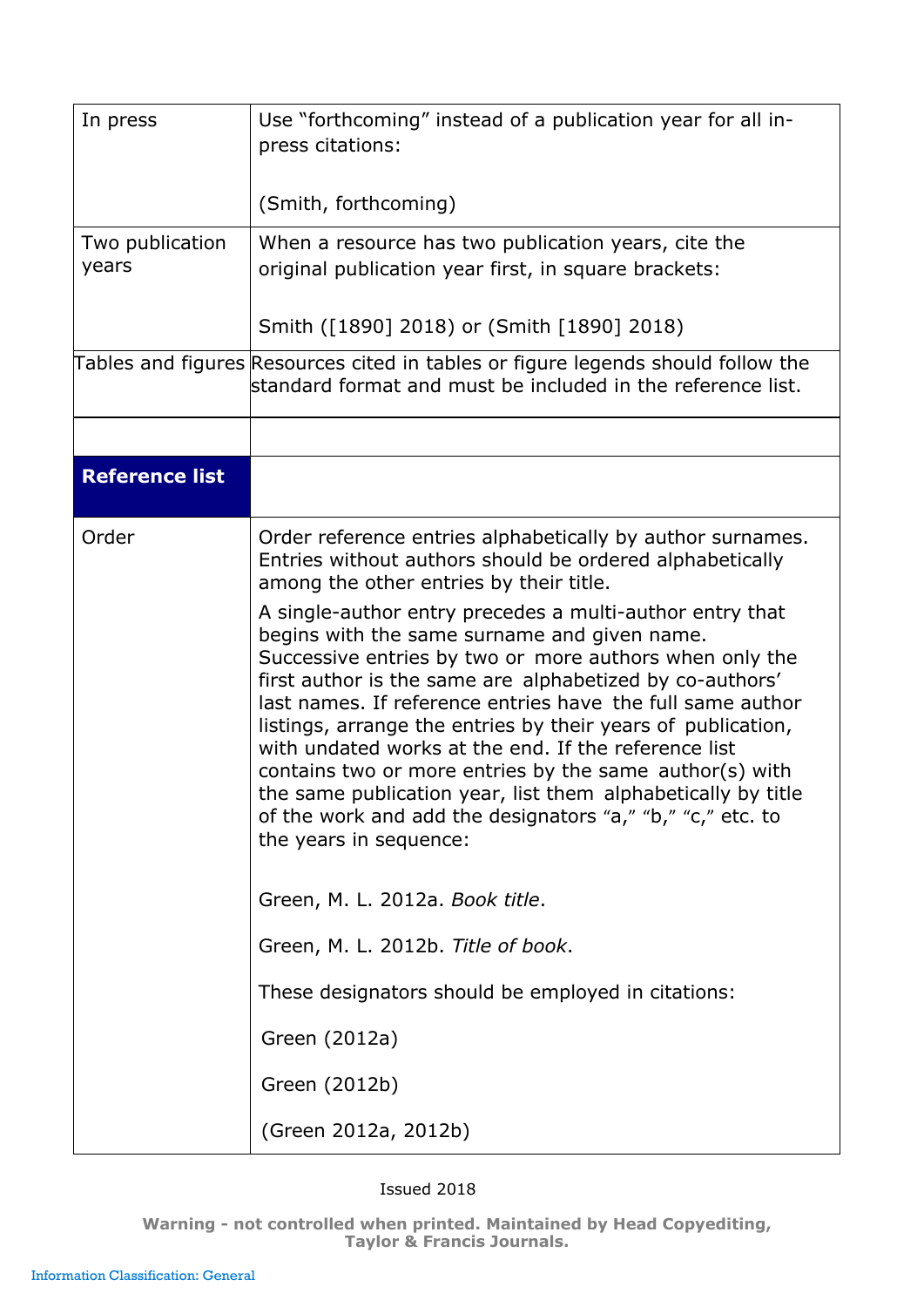|                        | <b>Example of Order</b>                                                                                                                                                                                                                                                                                                                                                                                                                                                                                                                                                                                                                                                                                                              |
|------------------------|--------------------------------------------------------------------------------------------------------------------------------------------------------------------------------------------------------------------------------------------------------------------------------------------------------------------------------------------------------------------------------------------------------------------------------------------------------------------------------------------------------------------------------------------------------------------------------------------------------------------------------------------------------------------------------------------------------------------------------------|
|                        | Jones, P., C. Lee, and R. Smith. 2017. Book chapter title.                                                                                                                                                                                                                                                                                                                                                                                                                                                                                                                                                                                                                                                                           |
|                        | Lee, C., R. Smith, and P. Jones. 2017a. Journal article title.                                                                                                                                                                                                                                                                                                                                                                                                                                                                                                                                                                                                                                                                       |
|                        | Lee, C., R. Smith, and P. Jones. 2017b. Title of book.                                                                                                                                                                                                                                                                                                                                                                                                                                                                                                                                                                                                                                                                               |
|                        | Smith, R., P. Jones, and C. Lee. 2017. Journal article title.                                                                                                                                                                                                                                                                                                                                                                                                                                                                                                                                                                                                                                                                        |
| Form of author<br>name | For all authors, use initials, with periods and spaces between<br>them, in lieu of expanded given and middle names. Include<br>the authors' surnames in full. The first author listed for a<br>reference should appear in inverted, surname-first format,<br>while all subsequent authors' names should appear in<br>surname-last format. Commas should separate individual<br>author names. The word "and" should precede the final<br>author name for reference entries with ten or fewer authors.<br>If more than ten individuals authored a resource, the<br>reference entry documenting the resource should list the<br>first ten authors followed by "et al." Do not use em-dashes<br>to replace author names if names repeat. |
|                        | Up to 10 Authors<br>Format: Author, A. Z., B. Y. Author, and C. X. Author                                                                                                                                                                                                                                                                                                                                                                                                                                                                                                                                                                                                                                                            |
|                        | More than 10 Authors<br>Format: Author, A. Z., B. Y. Author, C. X. Author, D. W.<br>Author, E. V. Author, F. U. Author, G. T. Author, H. S.<br>Author, I. R. Author, J. Q. Author, et al.                                                                                                                                                                                                                                                                                                                                                                                                                                                                                                                                            |
|                        | ***                                                                                                                                                                                                                                                                                                                                                                                                                                                                                                                                                                                                                                                                                                                                  |
|                        | If an organization is the author of a resource, the full name<br>of the organization can appear in the reference, and the<br>reference should be ordered by the full name, ignoring<br>"The" if present:                                                                                                                                                                                                                                                                                                                                                                                                                                                                                                                             |
|                        | British Standards Institution. 2012. Title                                                                                                                                                                                                                                                                                                                                                                                                                                                                                                                                                                                                                                                                                           |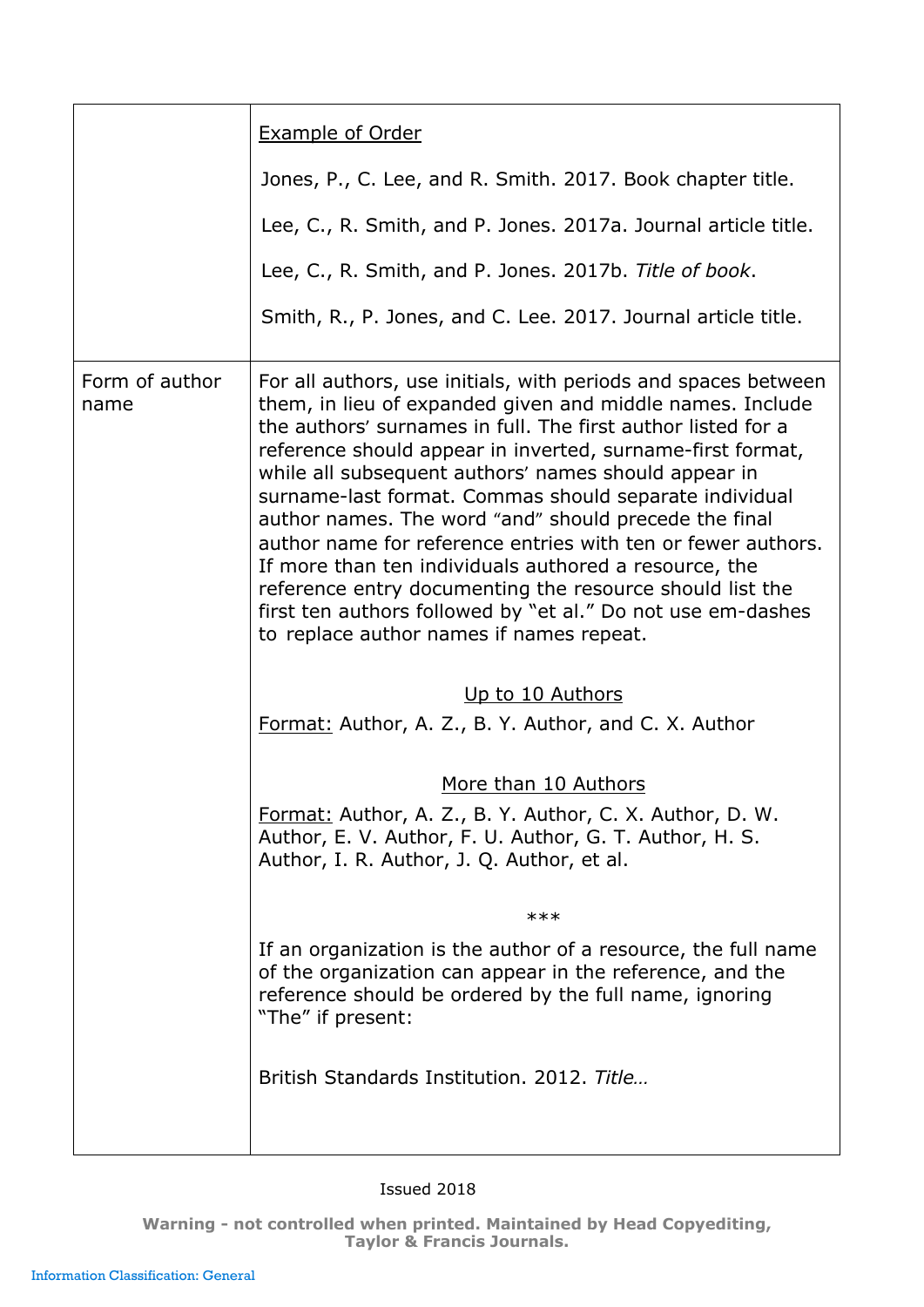|               | Alternatively, the organization's abbreviation can be used in<br>the author position of reference entry followed by the full<br>name in parentheses. The reference would, then, be<br>ordered by the abbreviation:                                                                                                                                                                                                                                                                                                                                                                                                                                                                                 |
|---------------|----------------------------------------------------------------------------------------------------------------------------------------------------------------------------------------------------------------------------------------------------------------------------------------------------------------------------------------------------------------------------------------------------------------------------------------------------------------------------------------------------------------------------------------------------------------------------------------------------------------------------------------------------------------------------------------------------|
|               | BSI (British Standards Institution). 2012. Title                                                                                                                                                                                                                                                                                                                                                                                                                                                                                                                                                                                                                                                   |
|               | A citation would employ the abbreviation, rather than the<br>full organizational name:                                                                                                                                                                                                                                                                                                                                                                                                                                                                                                                                                                                                             |
|               | BSI (2012) or (BSI 2012)                                                                                                                                                                                                                                                                                                                                                                                                                                                                                                                                                                                                                                                                           |
|               | ***                                                                                                                                                                                                                                                                                                                                                                                                                                                                                                                                                                                                                                                                                                |
|               | If a resource has no author, the reference entry should<br>begin with the title of work, followed by the publication<br>year. The entry should be ordered alphabetically in the<br>reference list by its title, ignoring any initial "The," "a," or<br>"an" in the title:                                                                                                                                                                                                                                                                                                                                                                                                                          |
|               | A book title with no author. 2018.                                                                                                                                                                                                                                                                                                                                                                                                                                                                                                                                                                                                                                                                 |
|               | Smith, A. 2015. Journal article title.                                                                                                                                                                                                                                                                                                                                                                                                                                                                                                                                                                                                                                                             |
| <b>Titles</b> | The titles of book references should appear in italics with<br>sentence style capitalization. The titles of book chapters,<br>reports, and papers should appear in Roman font with<br>sentence style capitalization. Journal article titles should<br>appear in Roman font with sentence style capitalization.<br>The titles of journals in the same reference entries,<br>though, should appear in italics with headline style<br>capitalization (i.e., capitalize first words of title and<br>subtitle, as well as all nouns, pronouns, verbs, adjectives,<br>and adverbs, regardless of length). The titles of journals,<br>moreover, should appear in full; they should not be<br>abbreviated. |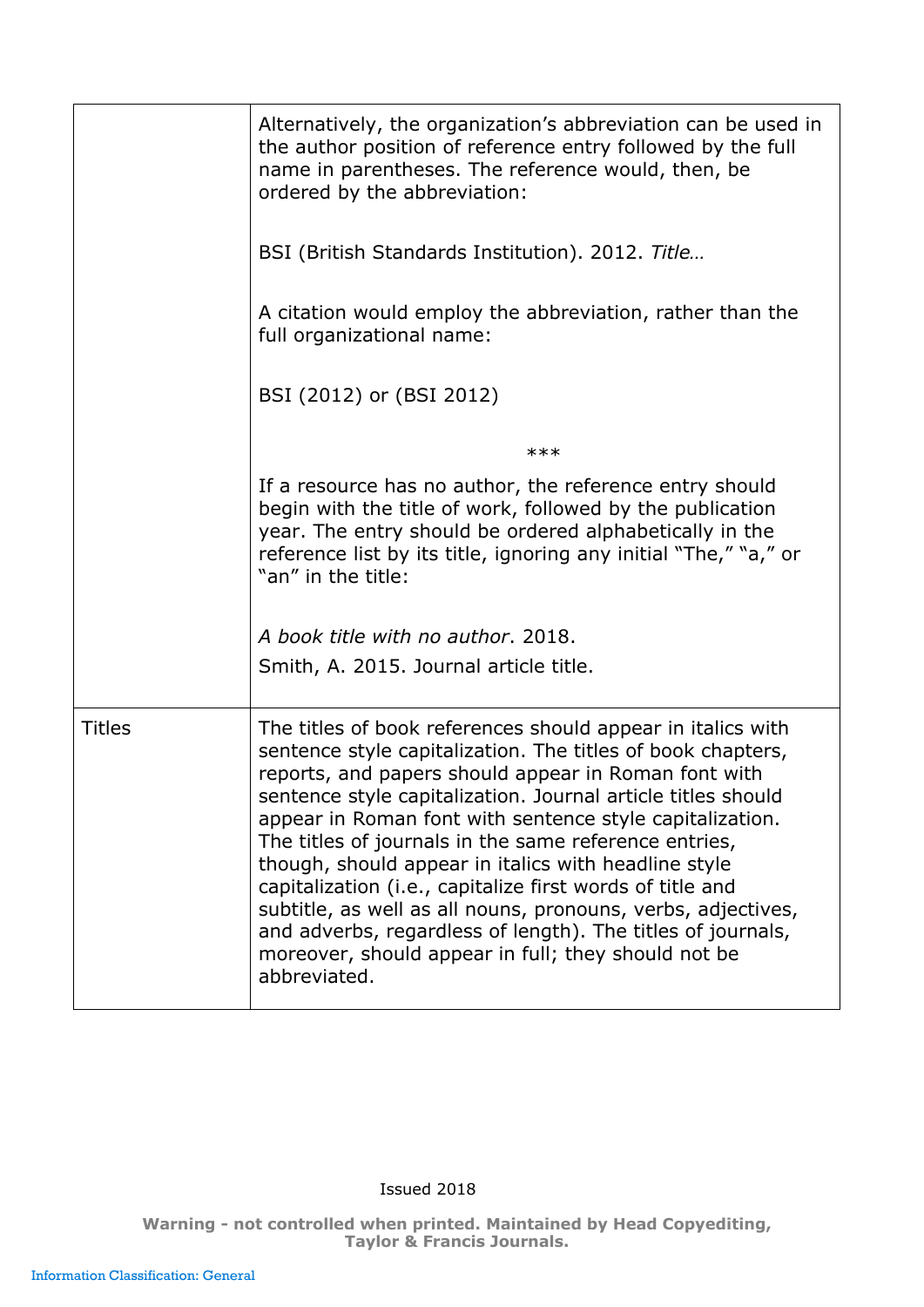| Place of<br>publication and<br>publisher name<br>for books and<br>reports | Where two cities are given as a book or report's place of<br>publication, include the first one only in the reference entry.<br>If the city could be confused with another, add the<br>abbreviation of the state, province, or country:                                                                                                                                      |
|---------------------------------------------------------------------------|------------------------------------------------------------------------------------------------------------------------------------------------------------------------------------------------------------------------------------------------------------------------------------------------------------------------------------------------------------------------------|
|                                                                           | Cambridge, MA: Harvard University Press<br>Cambridge, UK: Cambridge University Press<br>New York: Macmillan<br>Englewood Cliffs, NJ: Prentice Hall<br>Washington, DC: Smithsonian Institution Press                                                                                                                                                                          |
|                                                                           | When the publisher's name includes the state name, the<br>state abbreviation is not needed:<br>Chapel Hill: University of North Carolina Press                                                                                                                                                                                                                               |
|                                                                           | Any initial "the" and concluding "Inc.", "Ltd", "Co.",<br>"Publishing Co.", etc. should be omitted from the<br>publisher name in the reference entry.                                                                                                                                                                                                                        |
| <b>Issue numbers</b><br>and DOIs for<br>journals                          | The issue number can be omitted from a journal-article<br>entry if the journal is paginated consecutively through the<br>volume (or if the month or season is included), but it is not<br>incorrect to include it. When volume and issue number<br>alone are used, the issue number is within parentheses. If<br>only an issue number is used, it is not within parentheses. |
|                                                                           | DOIs are standard elements of journal reference entries.<br>Authors, though, are not required to retrieve DOIs for<br>references.                                                                                                                                                                                                                                            |
| In press                                                                  | "Forthcoming" should be used in lieu of a publication year<br>for any in-press references.                                                                                                                                                                                                                                                                                   |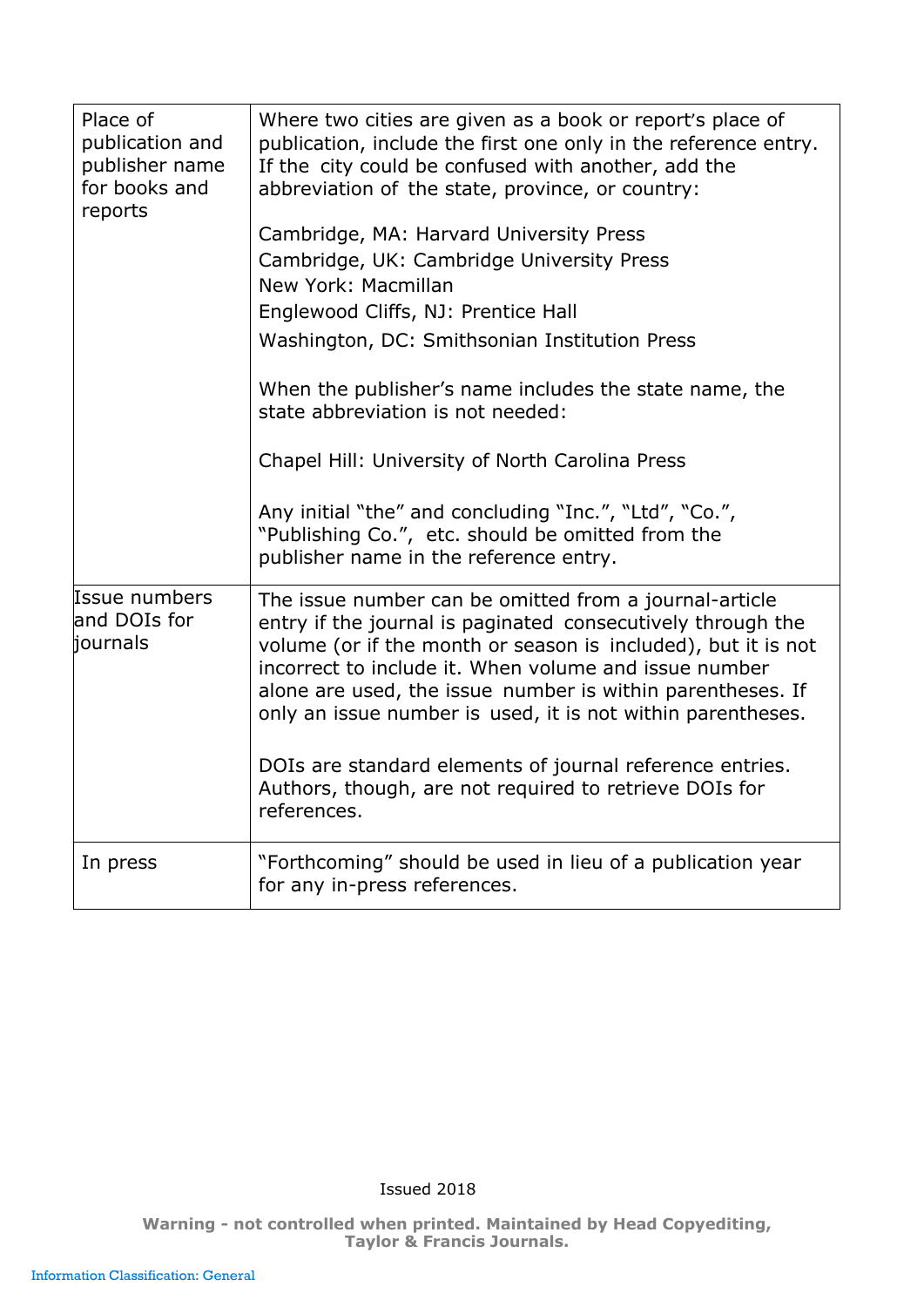<span id="page-8-0"></span>

| Pagination                                                                | In page ranges, the thousand and/or hundred digit(s)<br>found in the second page number should be omitted if the<br>$digit(s)$ repeat the thousand and/or hundred digit(s) in<br>the first page number: |
|---------------------------------------------------------------------------|---------------------------------------------------------------------------------------------------------------------------------------------------------------------------------------------------------|
|                                                                           | Nguyen, F. M., and L. N. Anh. 2012. Title of journal<br>article. Journal Title 1:1137-78.                                                                                                               |
|                                                                           | Valesco, B. 2015. Title of book chapter. In Book title, ed.<br>J. A. Ricardo, 623-54. City: Publisher.<br>$***$                                                                                         |
|                                                                           | If an online journal employs e-location or a similar<br>identification system in lieu of pagination, the journal's<br>method should be retained for the reference entry.                                |
|                                                                           |                                                                                                                                                                                                         |
| <b>Book</b>                                                               |                                                                                                                                                                                                         |
| Book with<br>edition model                                                | Format<br>Author, A., B. Author, C. Author, and D. Author. yyyy.<br>Title of the book. # ed. City, State Abbr./Country<br>[optional]: Publisher Name.                                                   |
|                                                                           | Example<br>Greig, A., J. Taylor, and T. MacKay. 2013. Doing<br>research with children: A practical guide. 3rd ed.<br>London: Sage.                                                                      |
| Book with titled<br>volume of<br>multivolume work<br>and edition<br>model | Format<br>Author, A., B. Author, C. Author, and D. Author. yyyy.<br>Volume title, Vol. # of Title of the multivolume work, #<br>ed. City, State Abbr./Country [optional]: Publisher<br>Name.            |
|                                                                           | <b>Example</b><br>Bowlby, J. 1982. Loss: Sadness and depression. Vol. 3 of<br>Attachment and loss, 3rd ed. New York: Basic Books,                                                                       |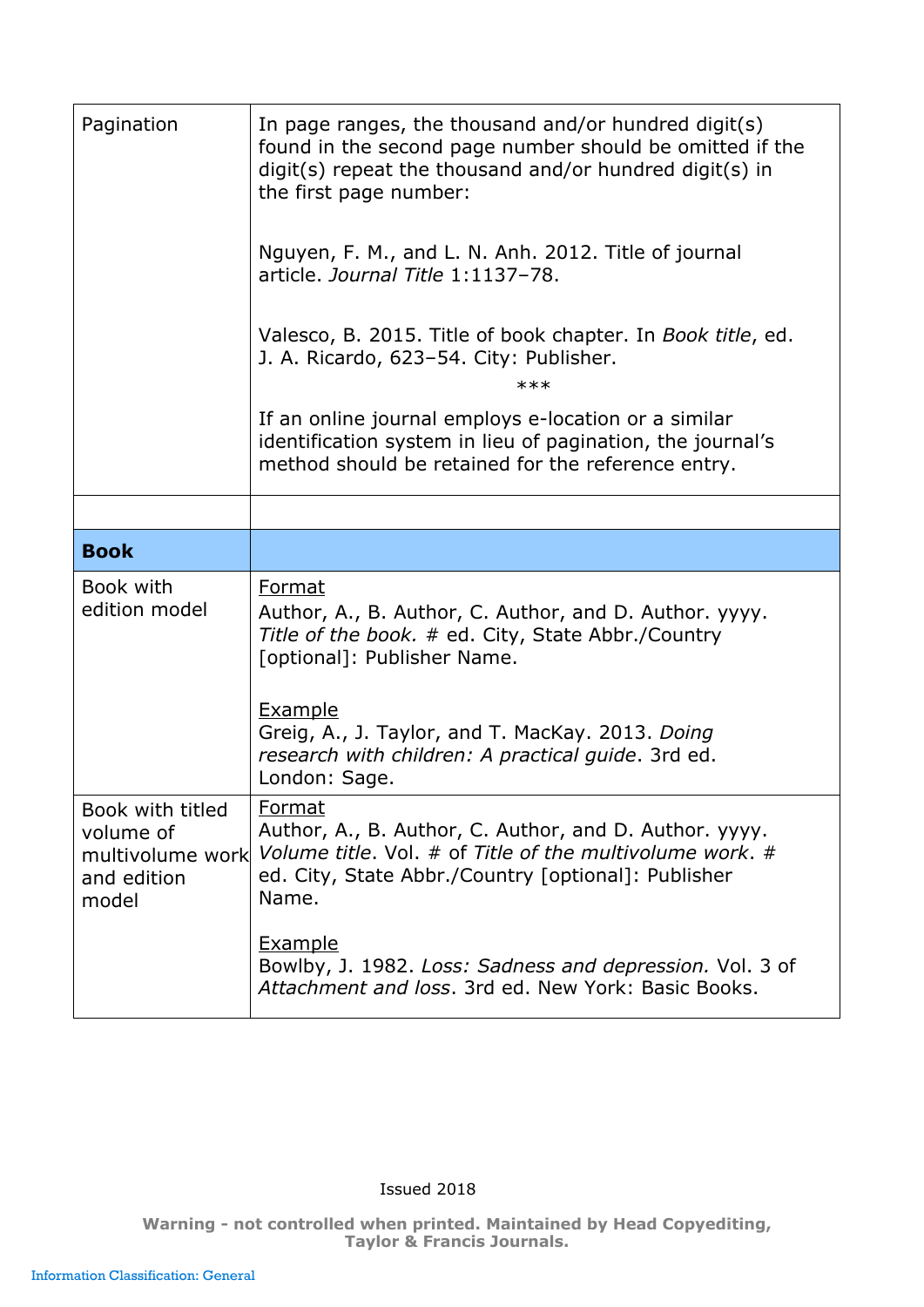| Book with<br>translator and<br>edition model              | Format<br>Author, A., B. Author, C. Author, and D. Author. yyyy.<br>Title of the book. Trans. A. Name and B. Name. City,<br>State Abbr./Country [optional]: Publisher Name.<br><b>Example</b><br>Wittgenstein, L. 1968. Philosophical investigations.<br>Trans. G. E. M. Anscombe. 3rd. ed. London: Macmillan.                                                                                 |
|-----------------------------------------------------------|------------------------------------------------------------------------------------------------------------------------------------------------------------------------------------------------------------------------------------------------------------------------------------------------------------------------------------------------------------------------------------------------|
| Book with non-<br>English title<br>model                  | Format<br>Author, A., B. Author, C. Author, and D. Author. yyyy.<br>Original title of the book [Author-supplied English<br>translation of title]. City, State Abbr./Country [optional]:<br>Publisher Name.<br><b>Example</b><br>Hupfer, P. 1996. Unsere Umwelt: Das Klima-Globale und<br>lokale Aspekte [Our environment: The climate-Global<br>and local aspects]. Stuttgart: Teubner Verlag. |
| Introduction,<br>preface, or<br>foreword in book<br>model | Format<br>Introducer, A., and B. Introducer. Yyyy. Introduction  <br>Preface   Foreword. In Title of book, by A. Author and B.<br>Author, ###-###. City, State Abbr./Country [optional]:<br>Publisher Name.<br><b>Example</b><br>Yurick, S. 1972. Introduction. In Studies and further<br>studies in a dying culture, by C. Caudwell, 5-29. New<br>York: Monthly Review Press                  |
| Edited book,<br>cited in full,<br>model                   | Format<br>Editor, A., B. Editor, C. Editor, and D. Editor, ed(s). yyyy.<br>Title of the book. City, State Abbr./Country [optional]:<br>Publisher Name.<br><b>Example</b><br>Nagle, S. J., and S. L. Sanders, eds. 2003. English in the<br>Southern United States. Cambridge, UK: Cambridge<br>University Press.                                                                                |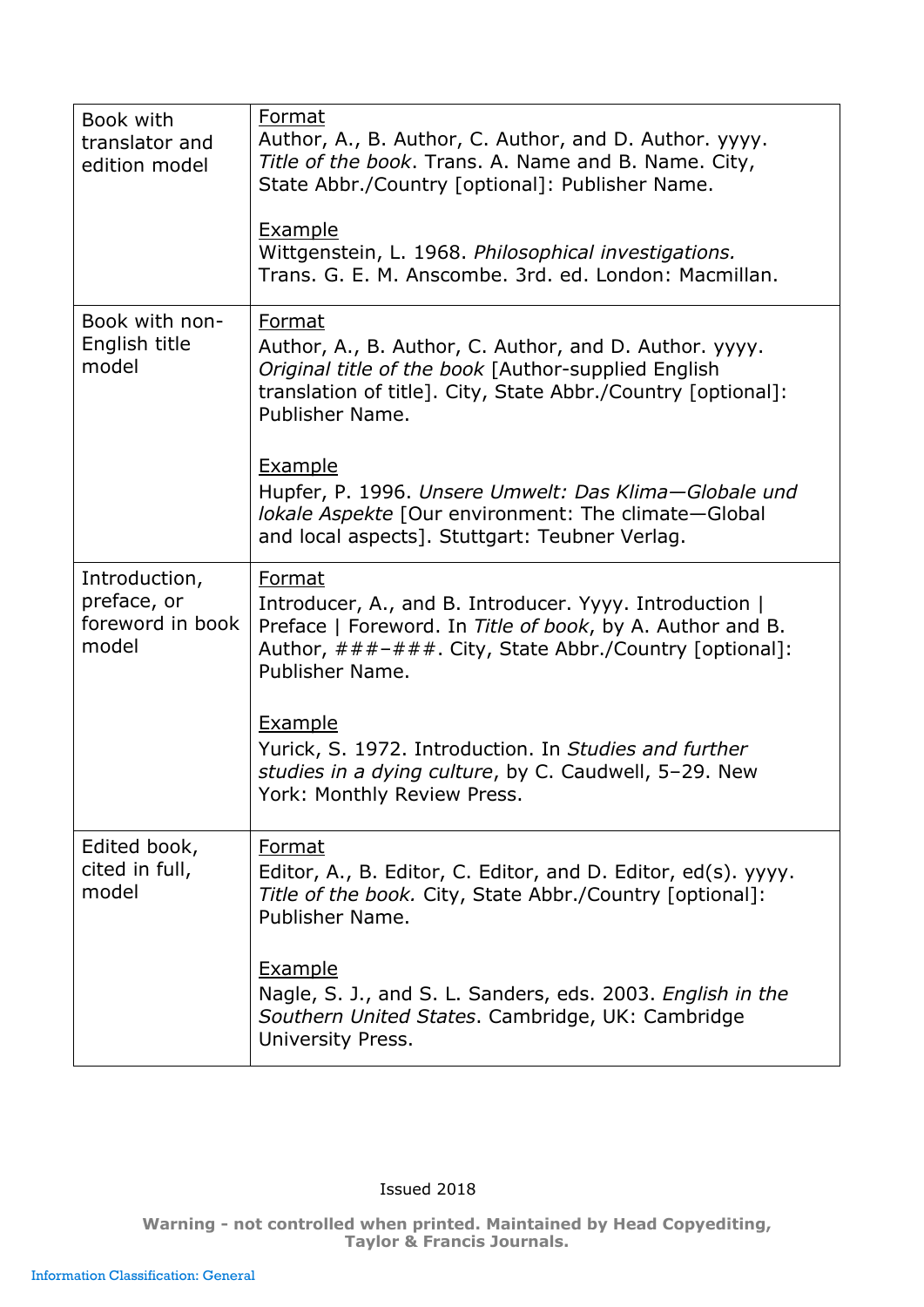| Chapter in edited<br>book model                               | Format<br>Author, A., B. Author, C. Author, and D. Author. yyyy.<br>Title of book chapter. In Title of the book, ed. A. Editor<br>and B. Editor, ###-###. City, State Abbr./Country<br>[optional]: Publisher Name.<br><b>Example</b><br>Gordon, S., and D. Lavallee. 2004. Career transitions in<br>competitive sport. In Sport psychology: Theory, |
|---------------------------------------------------------------|-----------------------------------------------------------------------------------------------------------------------------------------------------------------------------------------------------------------------------------------------------------------------------------------------------------------------------------------------------|
|                                                               | <i>applications and issues, ed. T. Morris and J. Summers,</i><br>584-610. 2nd ed. Brisbane: Wiley.                                                                                                                                                                                                                                                  |
| Chapter in edited<br>book with volume<br>and edition<br>model | Format<br>Author, A., B. Author, C. Author, and D. Author. yyyy.<br>Title of book chapter. In Title of the multivolume work,<br>ed. A. Editor and B. Editor, vol. #, # ed., $\# \# \# - \# \# \#$ .<br>City, State Abbr./Country [optional]: Publisher Name.                                                                                        |
|                                                               | <b>Example</b><br>Remael, A. 2012. Audiovisual translation. In Handbook of<br>translation studies, ed. Y. Gambier and L. van Dooslaer,<br>vol. 1, 2nd ed., 12-17. Amsterdam: John Benjamins.                                                                                                                                                        |
| Chapter in edited<br>book with<br>translator model            | Format<br>Author, A., B. Author, C. Author, and D. Author. yyyy.<br>Title of the chapter, trans. A. Translator and B.<br>Translator. In Title of the book, ed. A. Editor and B.<br>Editor, ###-###. City, State Abbr./Country: Publisher<br>Name.                                                                                                   |
|                                                               | Example<br>Piaget, J. 1995. Logical operators and social life, trans.<br>W. Mays. In Sociological studies, ed. L. Smith, 134-57.<br>London: Routledge.                                                                                                                                                                                              |
| Encyclopedia,<br>entry without<br>author listing,<br>model    | Format<br>Title of the entry. In Title of the book, ed. A. Editor, B.<br>Editor, C. Editor, and D. Editor, eds. yyyy. City, State<br>Abbr./Country [optional]: Publisher Name.                                                                                                                                                                      |
|                                                               | <b>Example</b><br>Mexico. In <i>Encyclopedia of Latin American theater</i> , ed.<br>Cortés, E., and M. Barrea-Marlys, 278-327. 2003.<br>Westport, CT: Greenwood Press.                                                                                                                                                                              |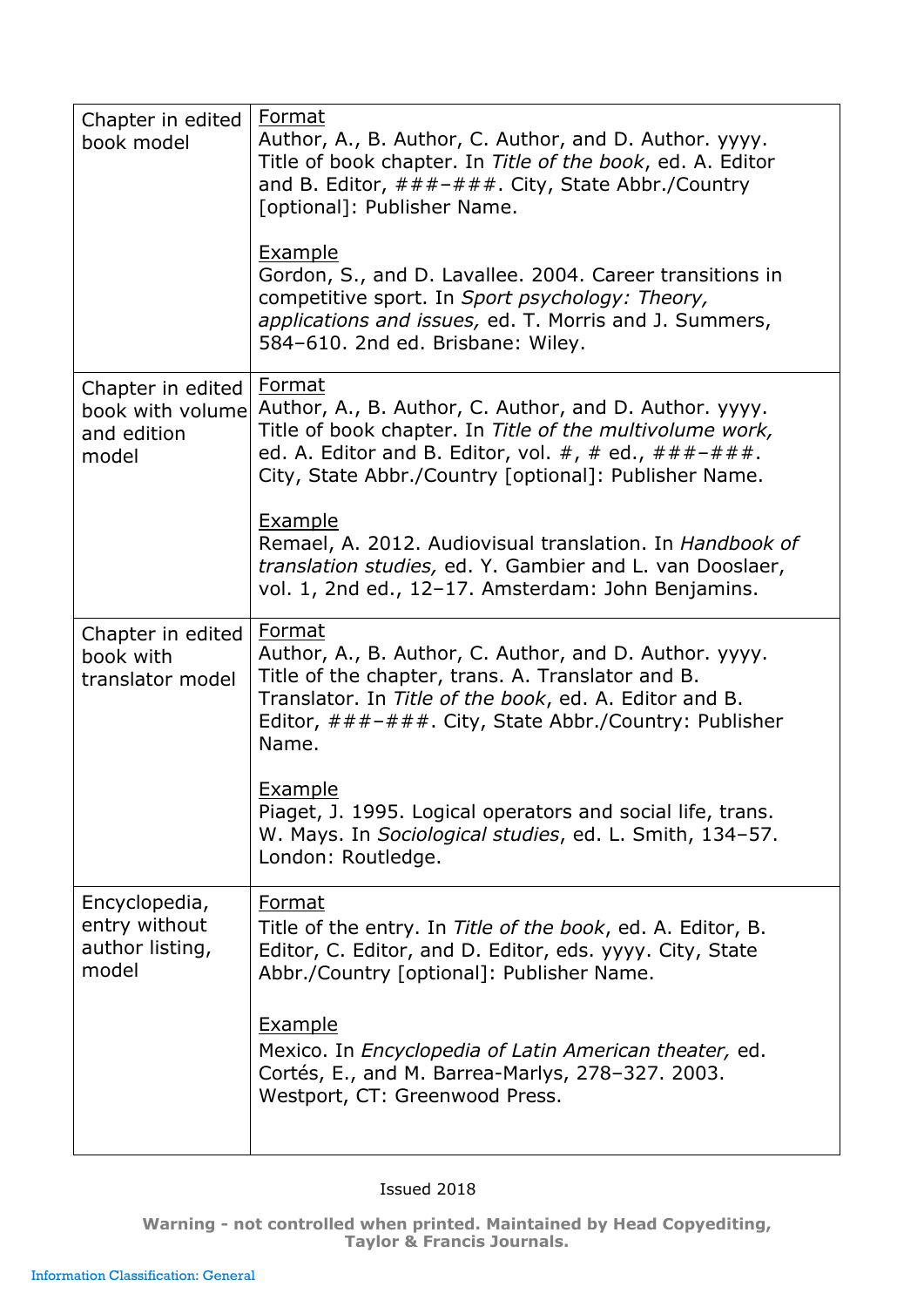<span id="page-11-0"></span>

| <b>Journal</b>                    |                                                                                                                                                                                                                                                                                                                                                                     |
|-----------------------------------|---------------------------------------------------------------------------------------------------------------------------------------------------------------------------------------------------------------------------------------------------------------------------------------------------------------------------------------------------------------------|
| Journal article<br>model          | Format<br>Author, A., B. Author, and C. Author. yyyy. Title of the<br>article. Journal Title $##$ (#): $#########$ . doi:<br>############### [optional].                                                                                                                                                                                                            |
|                                   | Example<br>Xie, R.-F., B.-R. Yang, P.-P. Cheng, S. Wu, Z.C-. Li, J.-Y.<br>Tang, S. Li, N. Tang, S. M. Y. Lee, Y.-H. Wang, et al.<br>2015. Study on the HPLC chromatograms and pro-<br>angiogenesis activities of the flowers of Panax<br>notoginseng. Journal of Liguid Chromatography &<br>Related Technologies 38:1286-95. doi:<br>10.1080/10826076.2015.1037451. |
| Online first<br>publication model | Format<br>Author, A., B. Author, and C. Author. yyyy. Title of the<br>article. Journal Title. Advance online publication. doi:<br>############### [optional].                                                                                                                                                                                                       |
|                                   | Example<br>Ohba, Y., T. Nakajima, M. Kanda, H. Hayashi, Y.<br>Matsushima, Y. Nakagawa, H. Koike, C. Nagano, K.<br>Sekimura, K. Otsuka, et al. 2018. Simultaneous<br>determination of nine acaricides and two metabolites in<br>comb honey by LC/MS/MS. Food Additives &<br>Contaminants: Part A. Advance online publication. doi:<br>10.1080/19440049.2018.1539252. |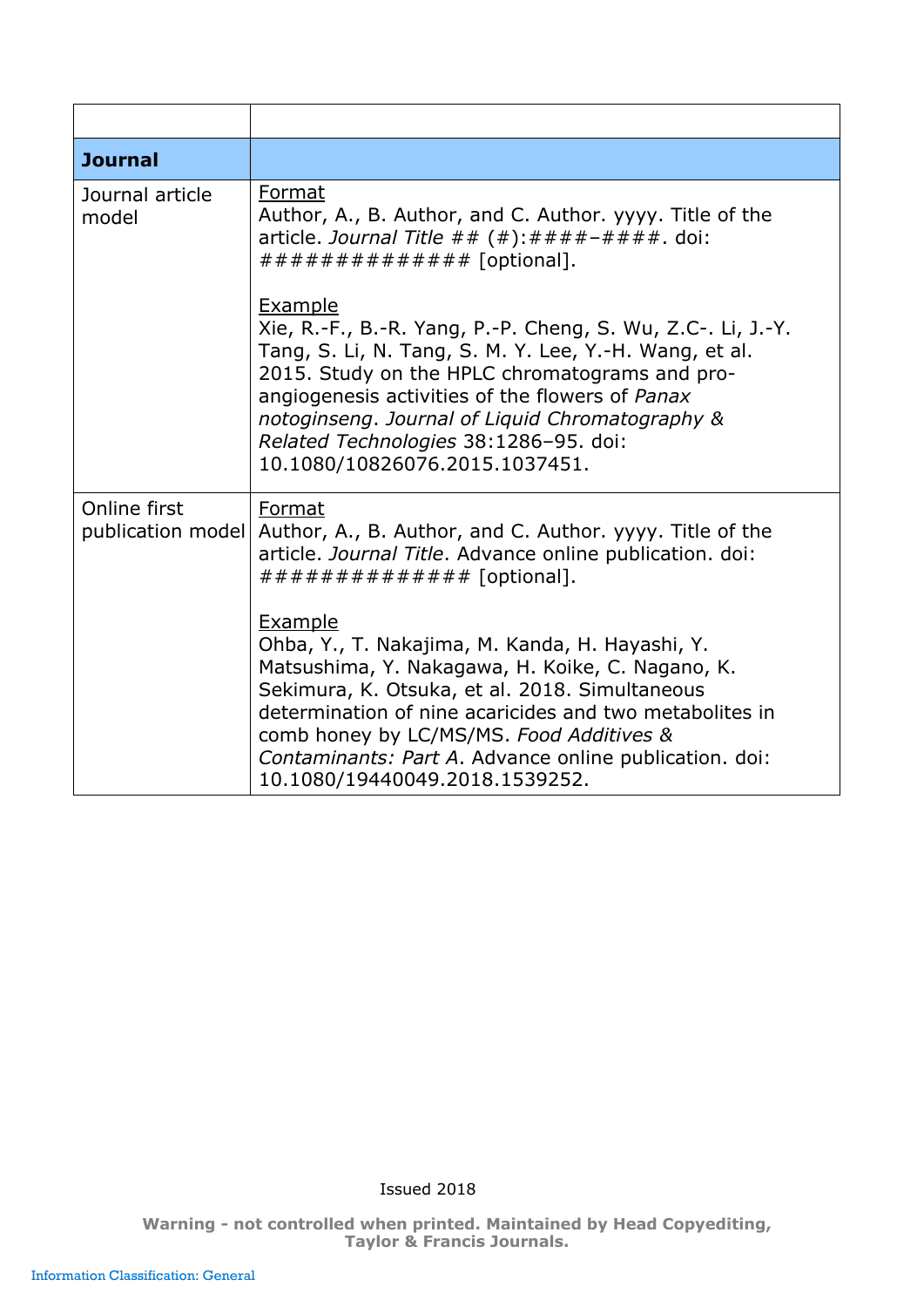<span id="page-12-0"></span>

| Journal article<br>with non-English<br>title and e-<br>location model | Format<br>Author, A., B. Author, C. Author, and D. Author. yyyy.<br>Original title of the article [Author-supplied English<br>translation of title]. Journal Title ## $( #): # # # + # # # +$ .<br>doi: $\# \# \# \# \# \# \# \# \# \# \# \# \# \$ [optional].                                                                                                                                                                                       |
|-----------------------------------------------------------------------|------------------------------------------------------------------------------------------------------------------------------------------------------------------------------------------------------------------------------------------------------------------------------------------------------------------------------------------------------------------------------------------------------------------------------------------------------|
|                                                                       | <b>Example</b><br>Hadeid, M., S. A. Bellal, T. Ghodbani, and O. Dari. 2018.<br>L'agriculture au Sahara du sud-ouest algérien: entre<br>développement agricole moderne et permanences de<br>l'agriculture oasienne traditionnelle [Agriculture in the<br>Algerian south-west Sahara: Between modern<br>agricultural development and traditional oasis agriculture<br>permanencies]. Cahiers Agricultures 27 (1):15005. doi:<br>10.1051/cagri/2017060. |
| In-press journal<br>larticle model                                    | Format<br>Author, A., B. Author, C. Author, and D. Author.<br>Forthcoming. Title of the article. Journal Title.                                                                                                                                                                                                                                                                                                                                      |
|                                                                       | <b>Example</b><br>Bustamante, D. E., B. Y. Won, S. C. Lindstrom, and T. O.<br>Cho. Forthcoming. The new genus Symphyocladiella gen.<br>nov. (Ceramiales, Rhodophyta) based on S. bartlingiana<br>comb. nov. from the Pacific Ocean. Phycologia.                                                                                                                                                                                                      |
|                                                                       |                                                                                                                                                                                                                                                                                                                                                                                                                                                      |
| <b>Conference</b>                                                     |                                                                                                                                                                                                                                                                                                                                                                                                                                                      |
| Serial<br>proceedings<br>model                                        | Format<br>Author, A., B. Author, and C. Author. yyyy. Title of<br>paper/presentation. Serial Proceedings/Journal Title ##<br>[optional].                                                                                                                                                                                                                                                                                                             |
|                                                                       | <b>Example</b><br>Svit, K., D. Protasov, S. Teys, L. Sveshnikova, Y.<br>Maksim, and K. Zhuravlev. 2016. Peculiarities of CdS<br>nanocrystal formation at annealing of a Langmuir-<br>Blodgett matrix. Physica Status Solidi C 13:417-20. doi:<br>10.1002/pssc.201510285.                                                                                                                                                                             |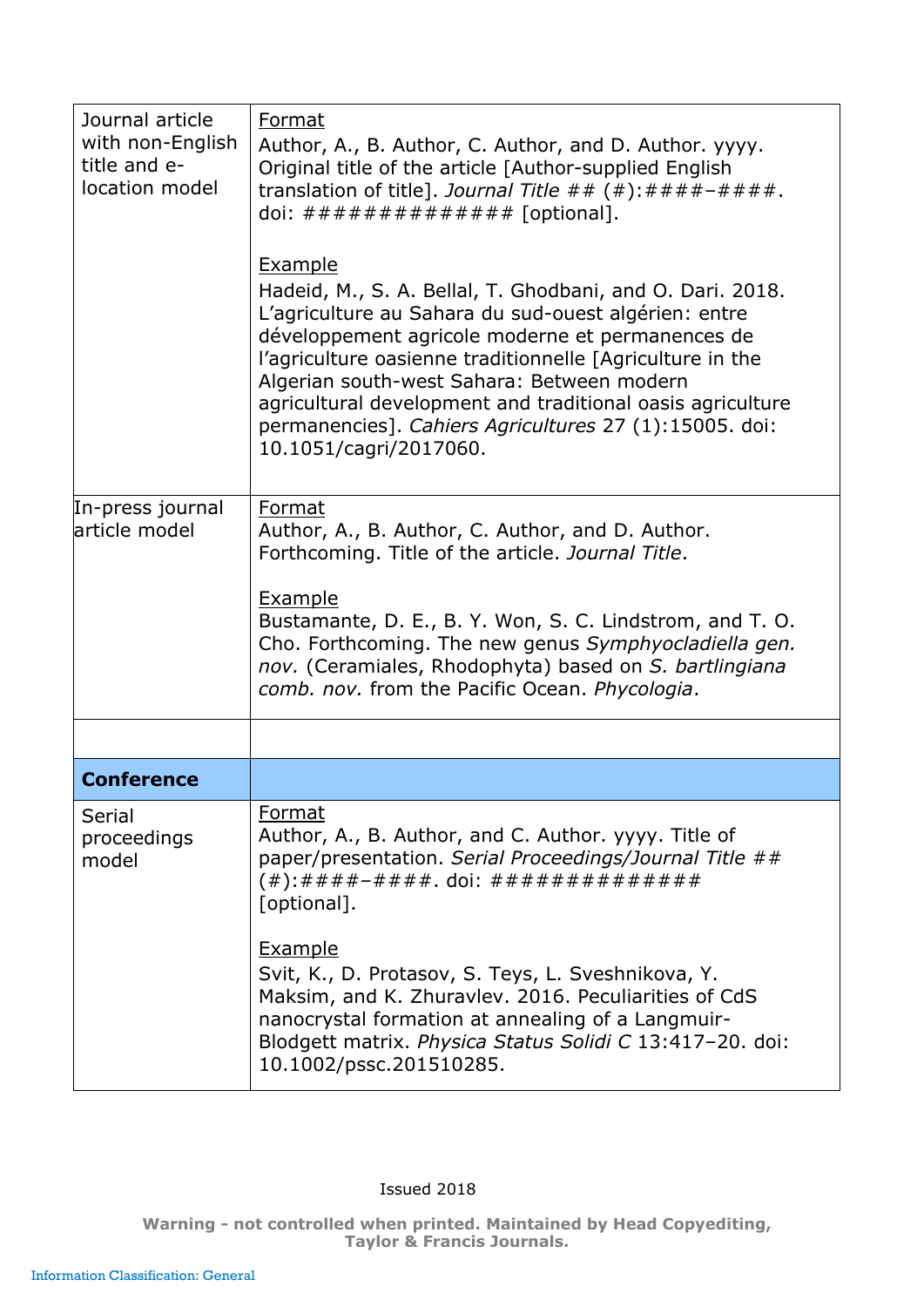<span id="page-13-0"></span>

| Non-serial<br>proceedings<br>model | Format<br>Author, A., B. Author, C. Author, and D. Author. yyyy.<br>Title of paper/presentation. In Title of the Proceedings,<br>ed. A. Editor and B. Editor, $\#H + \#H + \#H$ . City, State<br>Abbr./Country [optional]: Publisher Name.<br><b>Example</b><br>Mazzone, A., C. Spagno, and A. Kunz. 2004. The<br>HoverMesh: A deformable structure based on vacuum<br>cells. In ACE '04: Proceedings of the 2004 ACM SIGCHI<br>International Conference on Advances in Computer<br>Entertainment Technology, ed. R. Nakatsu, M.<br>Billinghurst, and G. Yu, 187-93. New York: ACM Press. |
|------------------------------------|-------------------------------------------------------------------------------------------------------------------------------------------------------------------------------------------------------------------------------------------------------------------------------------------------------------------------------------------------------------------------------------------------------------------------------------------------------------------------------------------------------------------------------------------------------------------------------------------|
| Paper<br>presentation<br>model     | Format<br>Author, A., B. Author, C. Author, and D. Author. yyyy.<br>Title of the presentation. Paper presented at Conference<br>Name, Conference City, State Abbr./Country [optional],<br>Month dd.<br><b>Example</b><br>Alfermann, D., and A. Gross. 1997. Coping with career<br>termination: It all depends on freedom of choice. Paper<br>presented at the 9th annual World Congress on Sport<br>Psychology, Netanya, Israel, January 23.                                                                                                                                              |
| Poster model                       | Format<br>Author, A., B. Author, C. Author, and D. Author. yyyy.<br>Title of the poster. Poster presented at Conference<br>Name, Conference City, State Abbr./Country [optional],<br>Month dd.<br>Example<br>Mack, L. 2004. Beyond BI: Interdisciplinary campus<br>connections that market and strengthen the small music<br>library. Poster presented at the Music Library Association<br>Annual Meeting, Arlington, VA, February 13.                                                                                                                                                    |
| <b>Thesis</b>                      |                                                                                                                                                                                                                                                                                                                                                                                                                                                                                                                                                                                           |
|                                    |                                                                                                                                                                                                                                                                                                                                                                                                                                                                                                                                                                                           |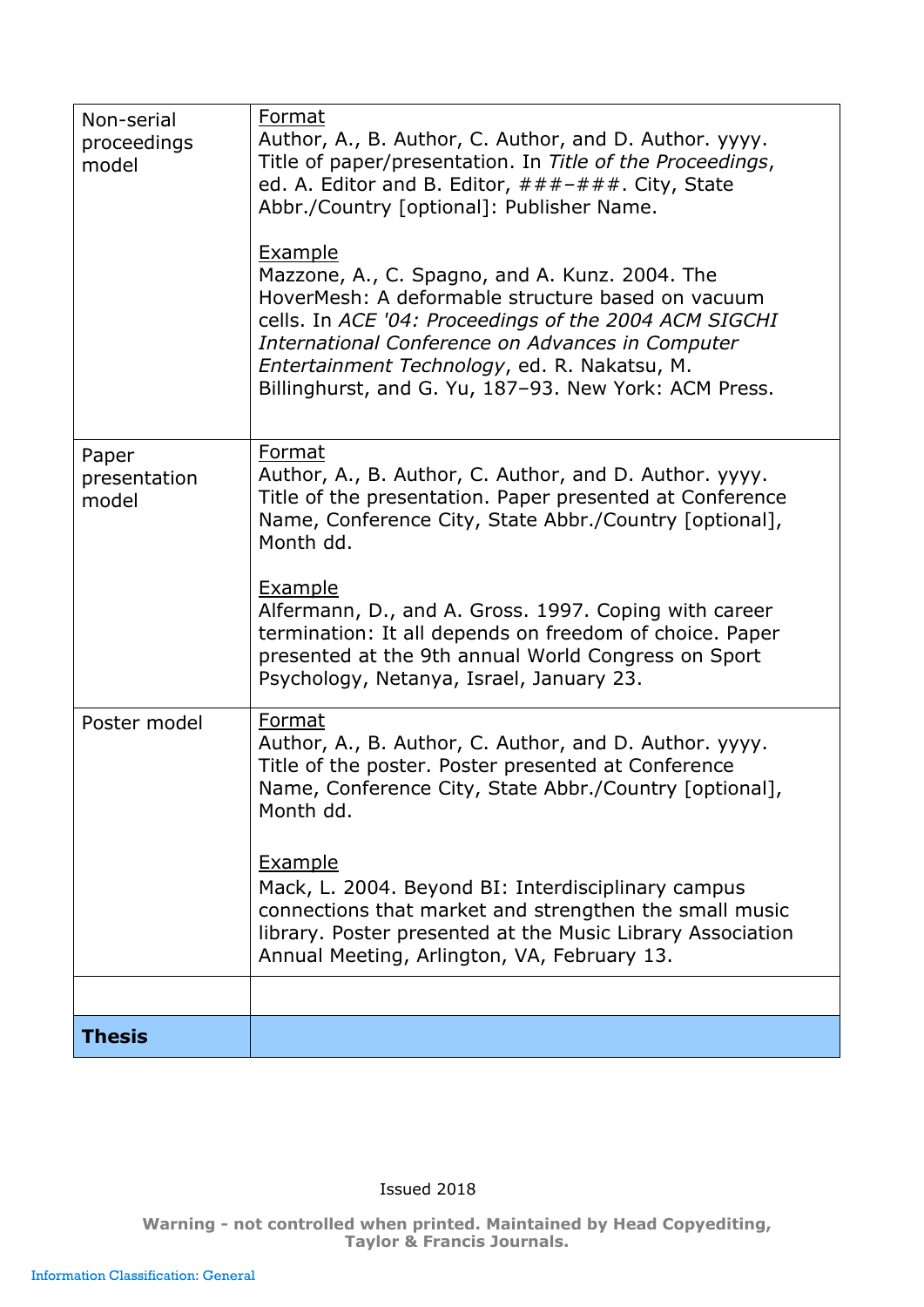<span id="page-14-0"></span>

| Thesis model               | Format<br>Author, A. yyyy. Title of dissertation or thesis. Diss. or<br>thesis type, Institution Name.<br><b>Example</b><br>Allison, N. 1981. Bacterial degradation of halogenated<br>aliphatic acids. PhD diss., Trent Polytechnic.                               |
|----------------------------|--------------------------------------------------------------------------------------------------------------------------------------------------------------------------------------------------------------------------------------------------------------------|
|                            |                                                                                                                                                                                                                                                                    |
| <b>Internet</b>            |                                                                                                                                                                                                                                                                    |
| Webpage model              | Format<br>Author, A. yyyy. Online site or webpage title. Last<br>Modified Month dd, yyyy [Optional]. Accessed Month dd,<br>yyyy. http://XXXXXX.XXX https://XXXXXX.XXX.                                                                                             |
|                            | <b>Example</b><br>Harris, B., and S. Zucker. Haussmann the demolisher<br>and the creation of modern Paris. Last Modified August<br>9, 2015. Accessed November 16, 2018.<br>https://smarthistory.org/haussmann-the-demolisher-<br>and-the-creation-of-modern-paris. |
| Electronic<br>mailing list | Do not include in reference list but cite in text                                                                                                                                                                                                                  |
|                            | Format<br>("Name of List," Month dd, yyyy, e-mail)                                                                                                                                                                                                                 |
|                            | <u>Example</u><br>("OCE Informational Listserv," December 1, 2015,<br>OCENEWSLETTER@listserv.nsf.gov)                                                                                                                                                              |
| <b>Blog</b>                | Do not include in reference list but cite in text:                                                                                                                                                                                                                 |
|                            | <b>Format</b><br>(A. Blogger, "Title of Blogpost," Month dd, yyyy,<br>http://XXXXXX.XXX https://XXXXXX.XXX)                                                                                                                                                        |
|                            | <b>Example</b><br>(Mark Lorch, "What Links Self-Heating Drinks and the D-<br>Day Landings?", June 22, 2018, http://www.chemistry-<br>blog.com/2018/06/22/what-links-self-heating-drinks-<br>and-the-d-day-landings/)                                               |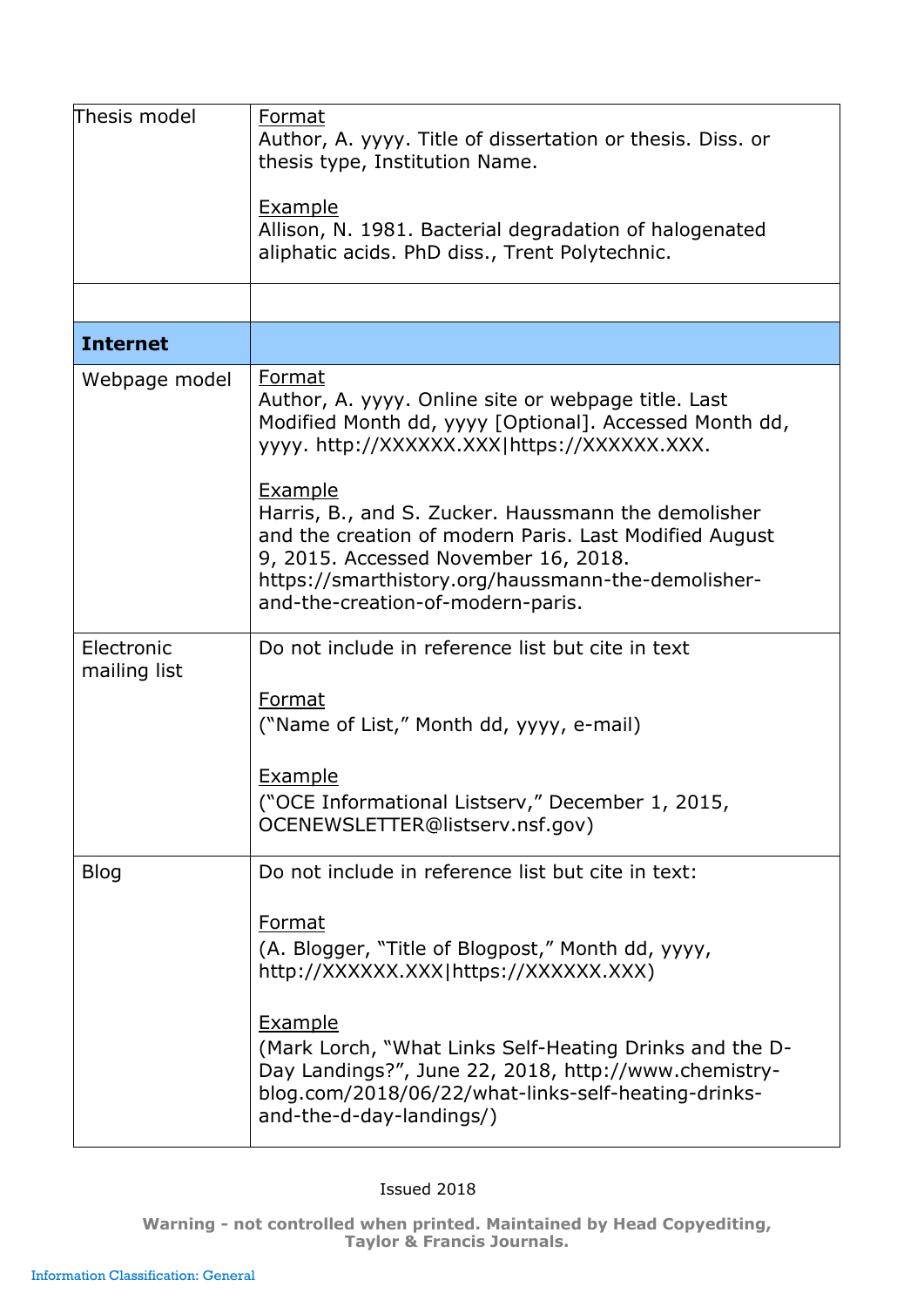<span id="page-15-1"></span><span id="page-15-0"></span>

| <b>Newspaper or</b><br>magazine    |                                                                                                                                                                                                                                                                                      |
|------------------------------------|--------------------------------------------------------------------------------------------------------------------------------------------------------------------------------------------------------------------------------------------------------------------------------------|
| Print publication<br>model         | Format<br>Author, A., B. Author, and C. Author. yyyy. Title of<br>article. Name of Newspaper, Month dd.                                                                                                                                                                              |
|                                    | <b>Example</b><br>Protzman, F. 1989. Clamor in the East: East Berliners<br>explore land long forbidden. New York Times, November<br>10.                                                                                                                                              |
| Online publication<br><b>model</b> | Format<br>Author, A., B. Author, C. Author, and D. Author. yyyy.<br>Title of article. Name of Newspaper, Month dd. Accessed<br>Month dd, yyyy.<br>http://XXXXXX.XXX https://XXXXXX.XXX.                                                                                              |
|                                    | Example<br>Protzman, F. 1989. Clamor in the East: East Berliners<br>explore land long forbidden. New York Times, November<br>10. Accessed November 12, 2018.<br>https://www.nytimes.com/1989/11/10/world/clamor-in-<br>the-east-east-berliners-explore-land-long-<br>forbidden.html. |
|                                    |                                                                                                                                                                                                                                                                                      |
| <b>Report</b>                      |                                                                                                                                                                                                                                                                                      |
| Print model                        | <b>Format</b><br>Author, A., B. Author, C. Author, and D. Author. yyyy.<br>Title of paper or report. Report / Paper No. $\# \# \#$ , Agency<br>Name, City, State Abbr./Country [optional].                                                                                           |
|                                    | <b>Example</b><br>Lempert, R. J., P. Norling, C. G. Pernin, S. A. Resetar,<br>and S. Mahnovski. 2003. Next generation environmental<br>technologies: Benefits and barriers. MR-1682-OSTP,<br>Science and Technology Policy Institute, RAND,<br>Arlington, VA.                        |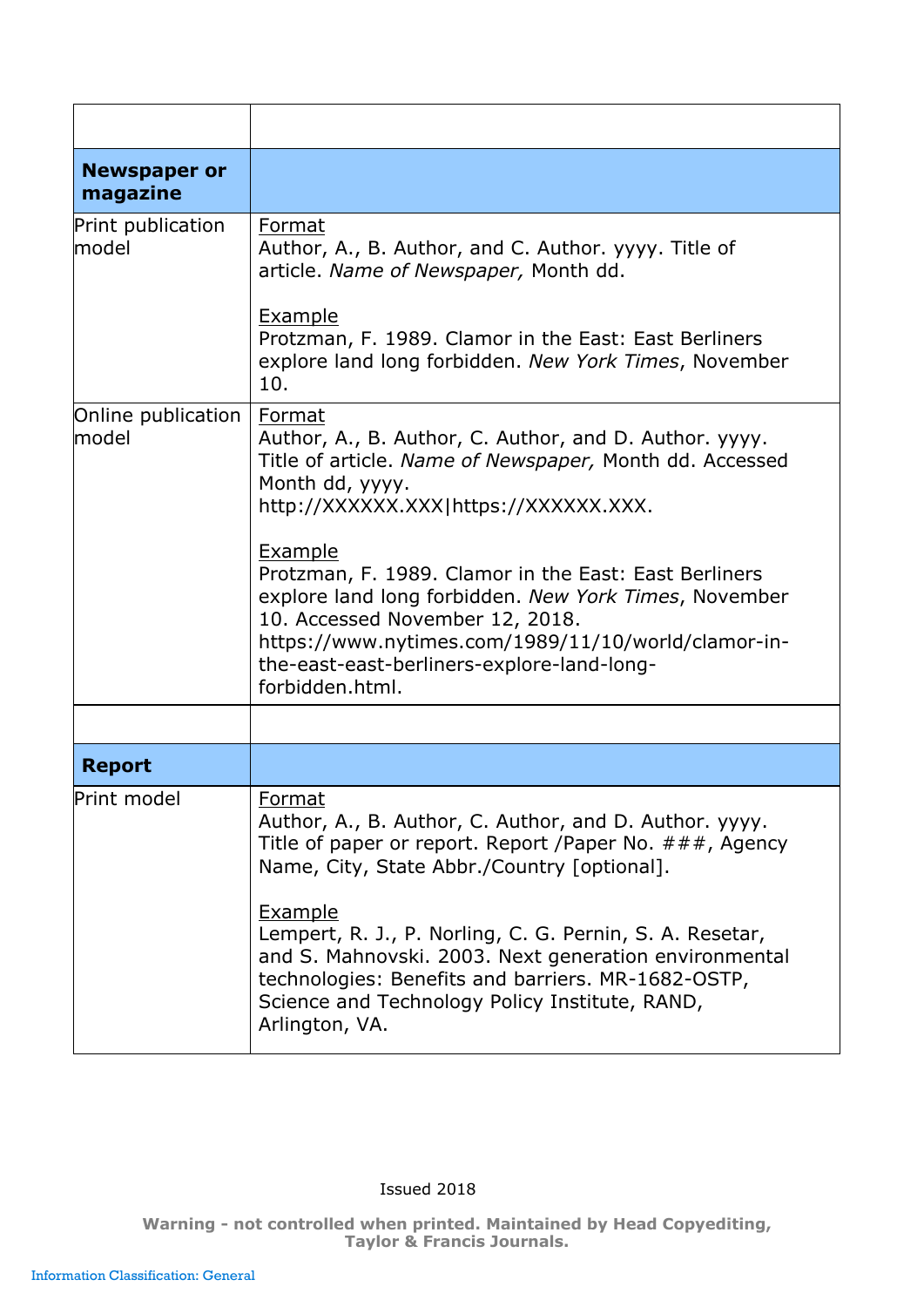<span id="page-16-1"></span><span id="page-16-0"></span>

| Online model                                               | Format<br>Author, A., B. Author, C. Author, and D. Author. yyyy.<br>Title of paper or report. Report / Paper No. $\# \# \#$ , Agency<br>Name, City, State Abbr./Country [optional]. Accessed<br>Month dd, yyyy.<br>http://XXXXXX.XXX https://XXXXXX.XXX.<br>Example<br>Warner-Griffin, C., H. Liu, C. Tadler, D. Herget, and B.<br>Dalton. 2017. Reading achievement of U.S. fourth-grade<br>students in an international context: First look at the<br>Progress in International Reading Literacy Study (PIRLS)<br>and ePIRLS 2016. NCES 2018-017, Institute of Education<br>Sciences, National Center for Education Statistics,<br>Washington, DC. Accessed September 8, 2018.<br>https://nces.ed.gov/pubs2018/2018017.pdf. |
|------------------------------------------------------------|-------------------------------------------------------------------------------------------------------------------------------------------------------------------------------------------------------------------------------------------------------------------------------------------------------------------------------------------------------------------------------------------------------------------------------------------------------------------------------------------------------------------------------------------------------------------------------------------------------------------------------------------------------------------------------------------------------------------------------|
| <b>Personal</b><br>communication                           |                                                                                                                                                                                                                                                                                                                                                                                                                                                                                                                                                                                                                                                                                                                               |
| Personal Letter,<br>telephone<br>conversation, or<br>email | Do not add personal communications to the reference list.<br>Instead, cite personal communication in the running text:<br>as mentioned in an e-mail sent to me by Geoffrey<br>Harpham on August 3, 2001,<br>The personal communication can also be cited<br>parenthetically<br>Format<br>(A. Contact, type of communication, Month dd, yyyy)<br>Example<br>(Geoffrey Harpham, e-mail to author, August 3, 2001)                                                                                                                                                                                                                                                                                                               |
|                                                            |                                                                                                                                                                                                                                                                                                                                                                                                                                                                                                                                                                                                                                                                                                                               |
| <b>Other</b><br>reference<br>types                         |                                                                                                                                                                                                                                                                                                                                                                                                                                                                                                                                                                                                                                                                                                                               |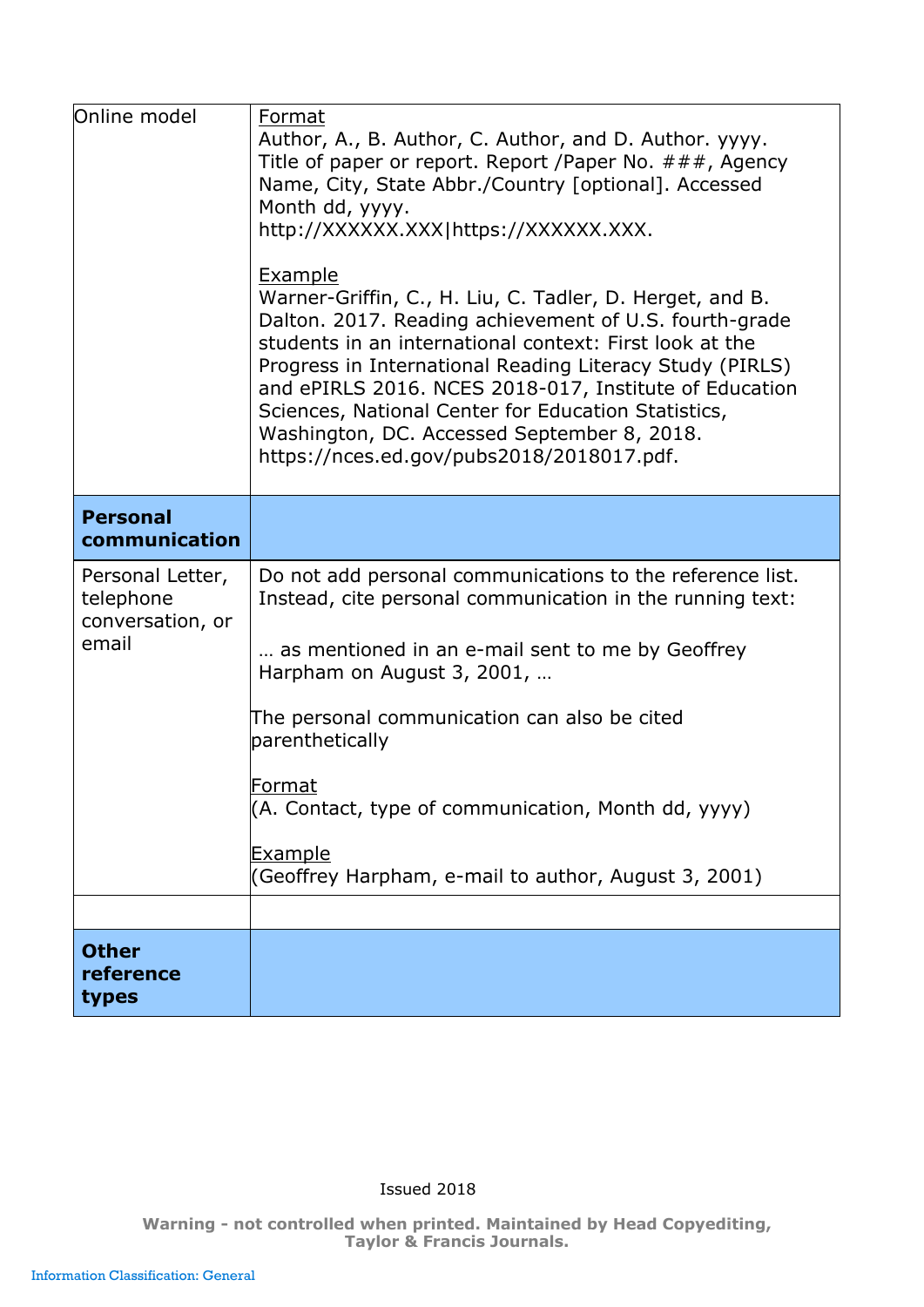| Document in<br>archive model                    | Format<br>Author, A., and B. Author. yyyy. Title of document  <br>Descriptive label for document. Collection Name.<br>###### [accession details]. Archive/Library Name.<br><b>Example</b><br>Long, H. P. 1935. Our blundering government. William B.<br>Wisdom Collection on Huey P. Long, 1924-1975.<br>LaRC/Manuscripts Collection 282, box 1, folder 1.<br>Louisiana Research Collection, Tulane University. |
|-------------------------------------------------|-----------------------------------------------------------------------------------------------------------------------------------------------------------------------------------------------------------------------------------------------------------------------------------------------------------------------------------------------------------------------------------------------------------------|
| Personal letter in<br>archive model             | <b>Format</b><br>Sender, A. yyyy. Letter to A. Recipient and B. Recipient,<br>dd Month. Collection Name. $\# \# \# \# \#$ [accession<br>details]. Archive/Library Name.<br>Example<br>Toole, J. K. 1962. Letter to J. D. Toole and T. Toole, 6<br>August. John Kennedy Toole Papers, 1930-1999.<br>LaRC/Manuscripts Collection 740, box 1, folder 2.<br>Louisiana Research Collection, Tulane University.       |
| Patent model                                    | Format<br>Inventor, A., B. Inventor, C. Inventor, and D. Inventor.<br>####. Title of patent. Patent Code #########, filed<br>Month $\##$ , $\# \# \#$ , and issued Month $\##$ , $\# \# \#$ .<br><b>Example</b><br>Pfeifer, A., A. Muhs, M. Pihlgren, O. Adolfsson, and F.<br>Van Leuven. 2012. Humanized tau antibody. US Patent<br>9,657,091, filed April 5, 2012, and issued May 23, 2017.                   |
| Computer<br>software with<br>developer<br>model | Format<br>Developer, A., B. Developer, C. Developer, and D.<br>Developer. yyyy. Title of program. V. #.#. City, State<br>Abbr./Country [optional]: Producer Name.<br><b>Example</b><br>Noguera, J., and C. Cumby. 2017. SigmaXL. V. 8.0.<br>Kitchener, Canada: SigmaXL, Inc.                                                                                                                                    |
| Computer<br>software without<br>developer model | Format<br>Title of program. V. $\#.\#$ . yyyy. City, State Abbr./Country<br>[optional]: Producer Name.<br><b>Example</b><br>SPSS Amos. V. 22.0. 2013. Armonk, NY: IBM.                                                                                                                                                                                                                                          |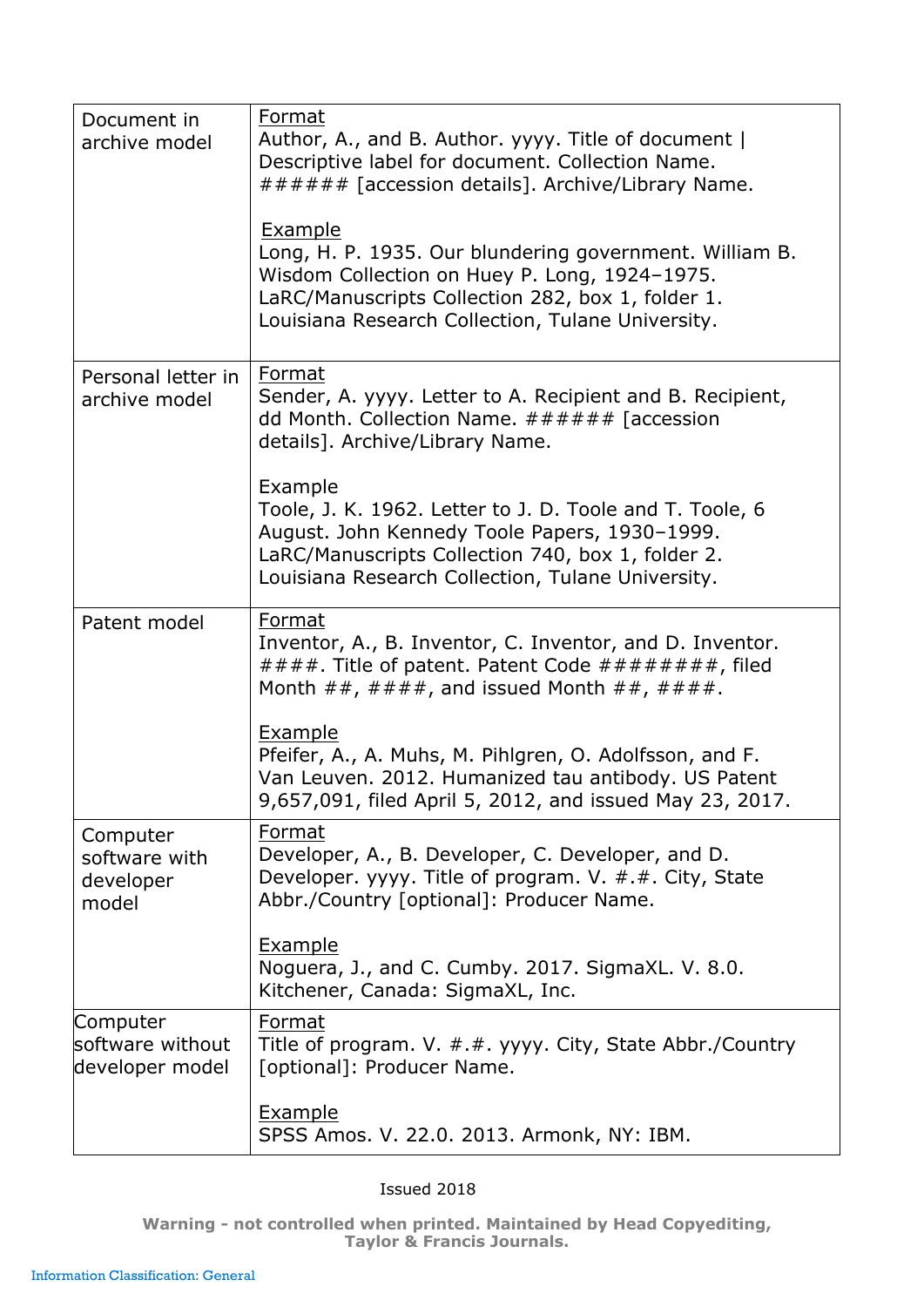| FORCE11-<br>compliant<br>software with<br>lversion number<br>model | Format                                                                                                                                                                                                                        |
|--------------------------------------------------------------------|-------------------------------------------------------------------------------------------------------------------------------------------------------------------------------------------------------------------------------|
|                                                                    | Developer, A. A., B. B. Developer, and C. C. Developer.<br>yyyy. Title of the software: Subtitle. V. #.#. Producer<br>Name Archive Name. https://URL.                                                                         |
|                                                                    | <b>Example</b>                                                                                                                                                                                                                |
|                                                                    | Hecht, K., R. McKinnon, T. Podkowiak, M. Roman, J. Schmidt,<br>S. Vivier, E. Werst, and J. Wyman. 2021. Spectrum. V. 6.06.<br>Avenir Health.<br>https://avenirhealth.org/Download/Spectrum/SpecInstall.EXE.                   |
| FORCE11-                                                           | Format                                                                                                                                                                                                                        |
| compliant<br>software without<br>version number<br>model           | Developer, A. A., B. B. Developer, and C. C. Developer.<br>yyyy. Title of the software: Subtitle. Producer Name   Archive<br>Name. Accessed Month dd, yyyy. https://URL.                                                      |
|                                                                    | <b>Example</b>                                                                                                                                                                                                                |
|                                                                    | Short, W. M. 2020. MultiWordNet. Python Package Index.<br>Accessed February 26, 2021.<br>https://pypi.org/project/multiwordnet/0.1.3/#files.                                                                                  |
| Film (DVD) model Format                                            | Title of film. [yyyy] yyyy. Medium [optional]. Dir. by A.<br>Director. City, State Abbr./Country [optional]:<br>Studio/Distributor Name.                                                                                      |
|                                                                    | Example<br>Citizen Kane. [1941] 2016. DVD. Dir. O. Welles.<br>Burbank: Warner Bros, Home Entertainment.                                                                                                                       |
| <b>Television</b><br>episode<br>(recorded) model                   | Format<br>Title of episode. [Month dd, yyyy] yyyy. Dir. A. Director.<br>Writ. A. Writer and B. Writer. In Title of series/collection.<br>Medium [optional]. City, State Abbr./Country [optional]:<br>Studio/Distributor Name. |
|                                                                    | Example<br>Eye of the beholder. [November 11, 1960] 2016. Dir. D.<br>Hayes. Writ. R. Serling. In The Twilight Zone: The<br>complete series. DVD. Los Angeles: Paramount Home<br>Media.                                        |